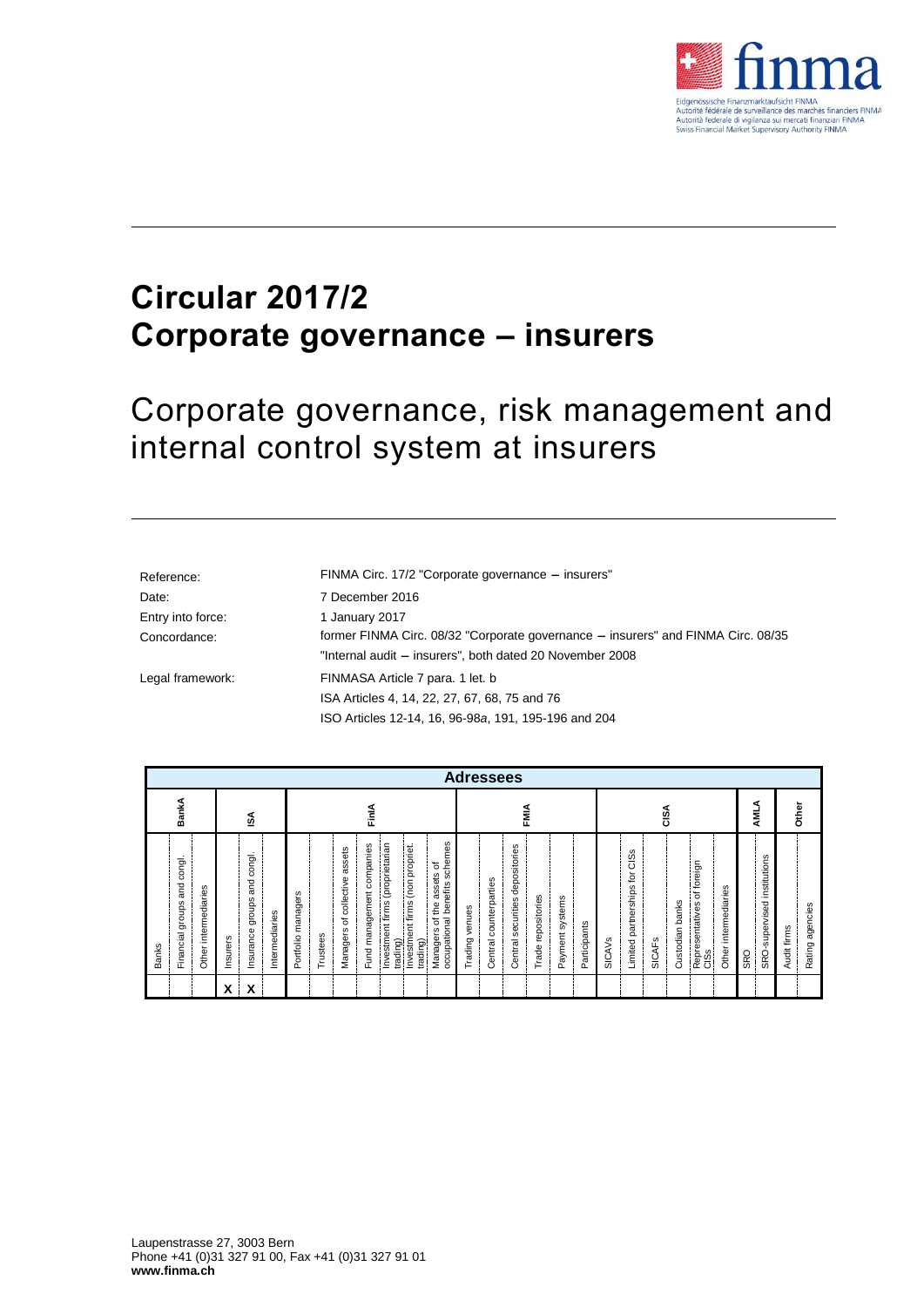# **Contents**



| I.  | <b>Purpose</b>                                        | Margin no.       | $\mathbf{1}$ |
|-----|-------------------------------------------------------|------------------|--------------|
| Ш.  | <b>Scope of application</b>                           | Margin no.       | $2 - 5$      |
| Ш.  | Corporate governance principles                       | Margin no.       | $6 - 15$     |
| IV. | <b>Board of directors</b>                             | Margin no.       | $16 - 27$    |
| А.  | Composition                                           | Margin no.       | 16-23        |
| В.  | Committees of the board of directors                  | Margin no. 24-27 |              |
| V.  | Risk management system and internal control<br>system | Margin no. 28-56 |              |
| А.  | Risk management system                                | Margin no.       | 28           |
| В.  | Internal control system                               | Margin no. 29-36 |              |
| C.  | Compliance processes                                  | Margin no.       | 37           |
| D.  | <b>Control functions</b>                              | Margin no.       | 38-56        |
| a)  | <b>Risk management function</b>                       | Margin no.       | 41           |
| b)  | <b>Compliance function</b>                            | Margin no.       | 42-43        |
| C)  | Internal audit                                        | Margin no.       | 44-56        |
| VI. | <b>Transitional provision</b>                         | Margin no.       | 57           |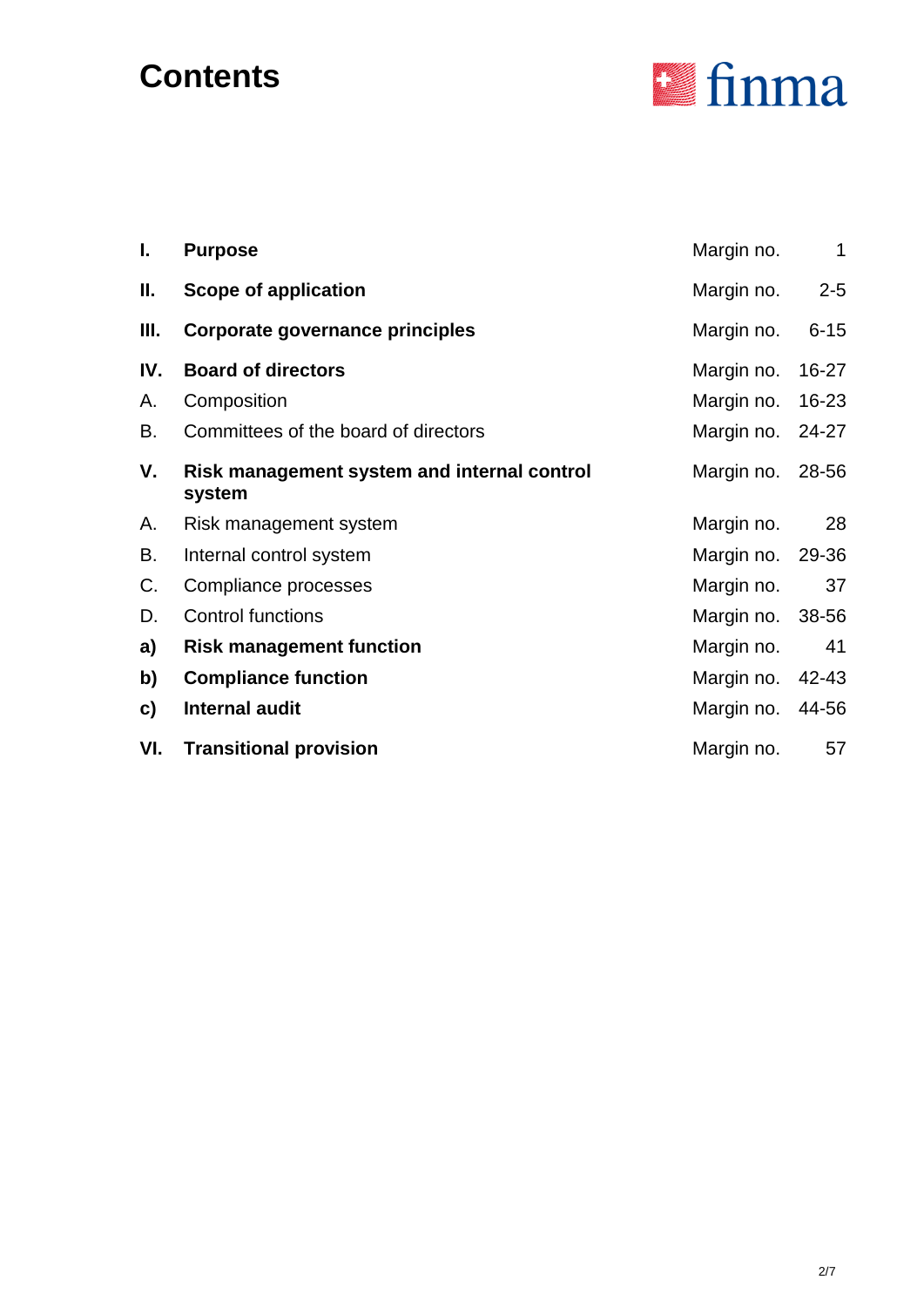<span id="page-2-0"></span>

# **I. Purpose**

The purpose of this circular is to clarify the provisions of the Insurance Supervision Act (ISA; 1 SR 961.01) on corporate governance, risk management and internal control systems (ICS).

# **II. Scope of application**

 $\overline{2}$ This circular applies to all insurance companies as defined in Article 2 para. 1 lets. a and b ISA and to insurance groups and insurance conglomerates which are subject to group/conglomerate supervision under Article 2 para. 1 let. d in conjunction with Articles 65 and 73 ISA.

The circular applies by analogy to domestic branches of insurance companies domiciled 3 abroad (Art. 2 para. 1 let. b ISA) and insurance companies licensed to operate in insurance class C3 (reinsurance through captives).

Margin numbers 16-27 regarding the board of directors of an insurance company apply to the 4 governing body of cooperatives.

5 When applying these provisions, it is important to take account of the specificities, size and complexity of the insurance company in question and give due consideration to the principle of proportionality.

## **III. Corporate governance principles**

The insurance company must implement the following corporate governance principles 6 throughout its organisation:

- $\overline{7}$  clear allocation and documentation of duties, powers, responsibilities and reporting channels;
- clear separation of operational activities and control activities;
- establishment of internal reporting processes to share information with all relevant 9 units/individuals in the company;
- documentation of key decisions (and associated measures);  $10$
- $11$  establishment of effective company-wide risk management and an effective internal control system (ICS) including the control functions (risk management, compliance, internal audit), and periodic reviews of their appropriateness by an independent (internal or external) party;
- definition of principles, processes and structures for compliance with legal, regulatory  $12$ and internal requirements;
- 13 definition of principles, processes and structures for identifying and dealing with abuses and conflicts of interest;

<span id="page-2-2"></span><span id="page-2-1"></span>8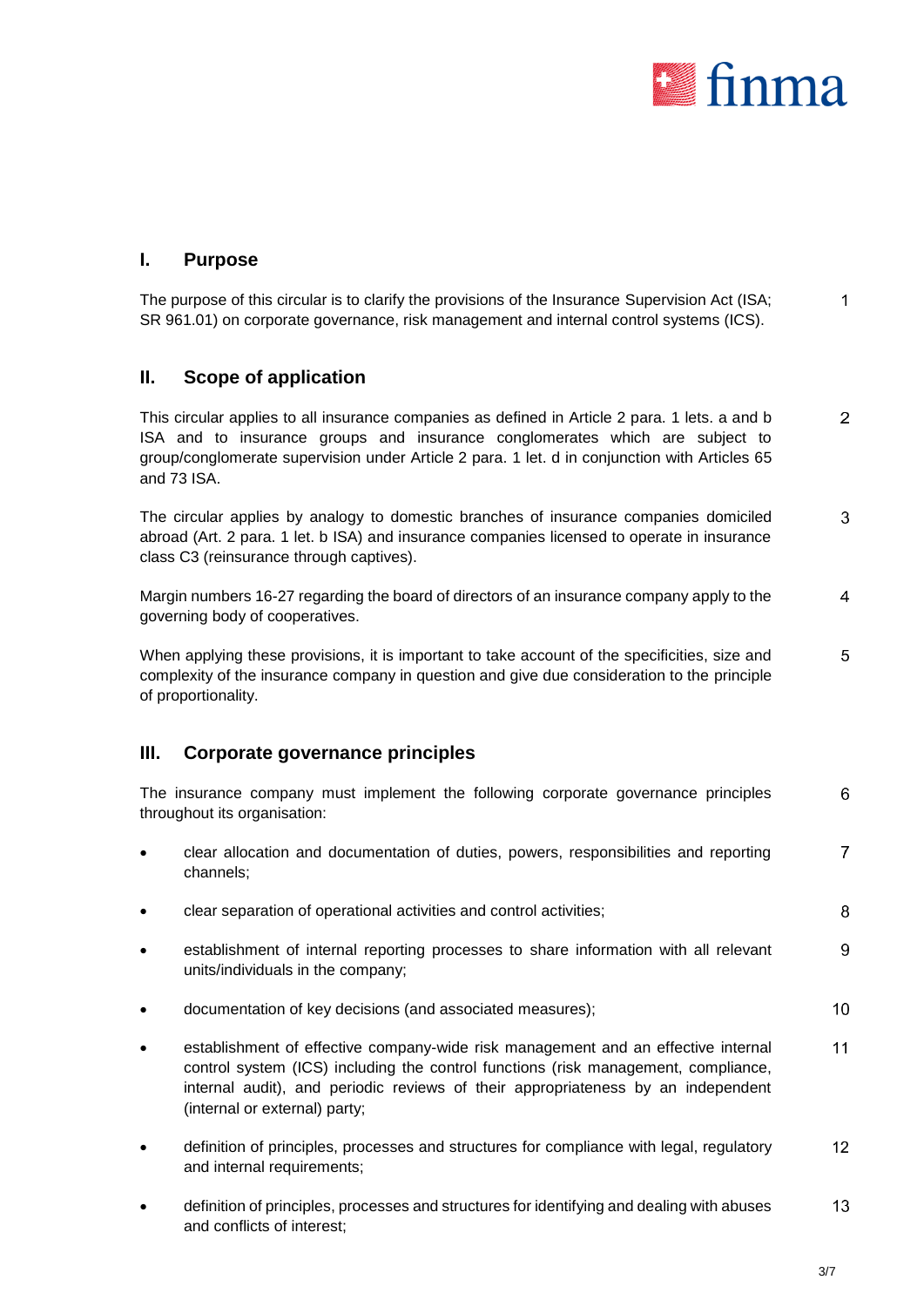<span id="page-3-0"></span>

- definition of principles relating to the conduct expected of employees;  $14$
- establishment of processes to ensure that individuals responsible for overall direction, 15 supervision and control as well as the executive management of the insurance company have and maintain the required professional experience, specialist knowledge and personal aptitude.

# **IV. Board of directors**

#### A. Composition

The board of directors as a body must have sufficient knowledge of the insurance business 16 and the requisite experience and knowledge of business management, strategic management, risk control, and finance and accounting.

The board of directors must have at least three members. The actual number of members will  $17$ depend on the size, complexity and risk profile of the insurance company.

At least one third of the members of the board must meet the following independence criteria. 18 FINMA may approve exceptions where there is good reason for doing so (e.g. for reinsurance captives or for subsidiaries of insurance groups and of conglomerates supervised by FINMA).

Members of the board of directors are deemed to be independent if they:

- are not and have not in the previous two years been employed in some other function 20 within the insurance company;
- have not been employed in the previous two years by the insurance company's audit 21 firm as lead auditor of the regulatory audit responsible for the insurance company;
- have no commercial links with the insurance company which, in view of their nature 22 and scope, would lead to conflicts of interest; and
- are not a shareholder of the insurance company and do not represent any shareholder. 23 The definition of a shareholder can be found in Article 4 para. 2 let. f ISA.

## B. Committees of the board of directors

24 Where appropriate, the board of directors forms committees to enable it to fulfil its mandate effectively.

25 Insurance companies in supervisory categories 2 and 3 establish an audit committee and a risk committee. A combined risk and audit committee can be formed by insurance companies in supervisory category 3.

At least one third of the members of the audit and risk committees must be independent (see 26 margin nos. [19](#page-3-4)[-23\)](#page-3-2). The chair of the board of directors may not be a member of the audit committee or the chair of the risk committee.

<span id="page-3-4"></span><span id="page-3-3"></span><span id="page-3-2"></span><span id="page-3-1"></span>19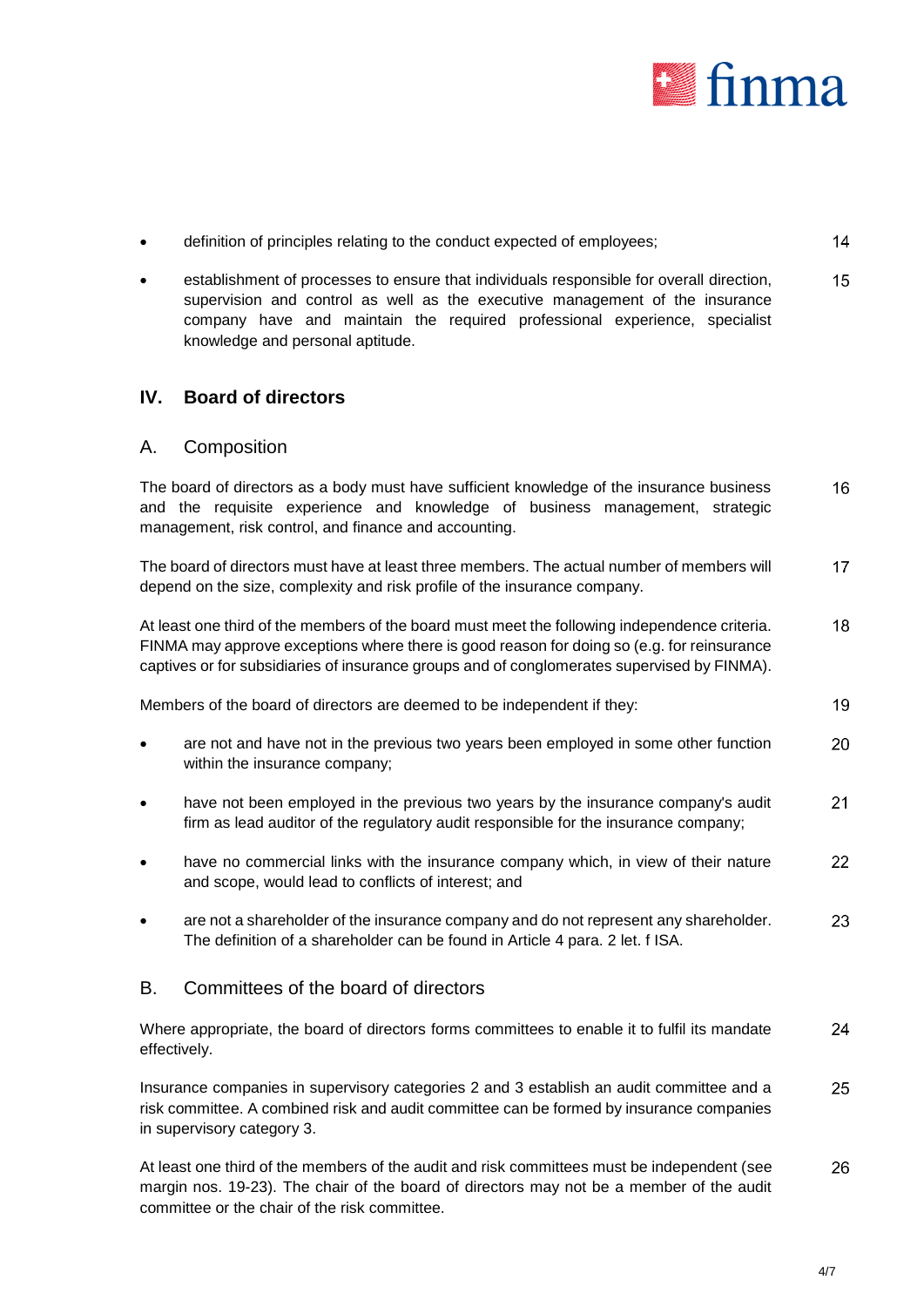<span id="page-4-2"></span><span id="page-4-1"></span><span id="page-4-0"></span>

As a body each committee has the knowledge and experience required to perform its role. 27 The chair of a committee must have specific knowledge in their area of responsibility.

# **V. Risk management system and internal control system**

## A. Risk management system

The insurance company has a risk management system which meets the requirements set 28 out in Article 96 ISO and which is documented in accordance with Article 97 ISO. The purpose of the risk exposure limit systems and control mechanisms defined in Article 97 para. 2 let. e ISO is to ensure that the insurance company operates within the parameters of its risk capacity. Risk management principles apply to major outsourcing arrangements and other relationships with third parties.

## B. Internal control system

The insurance company establishes an internal control system to ensure that there is an 29 appropriate level of assurance regarding the risks of the business, particularly as regards the effectiveness of business processes, the reliability of financial reporting, and compliance with legal norms and internal regulations. Internal control system principles apply to major outsourcing arrangements and other relationships with third parties.

The insurance company defines sufficient control activities at both company and process level 30 with the aim of ensuring that the processes, methods and measures which have been set out by the board of directors and the executive board to control key business risks are complied with and implemented.

The board of directors, the executive board and other employees of the company receive all 31 the information they require to meet their responsibilities regarding the internal control system.

The insurance company documents its internal control system. The documentation is kept 32 up-to-date and comprises in particular:

- internal company guidelines on the internal control system and the associated 33 processes;
- a description of the system's organisational and operational structure, including the 34 relevant duties, powers and responsibilities;
- <span id="page-4-3"></span> the requirements to be met by the internal control system (e.g. goals, provision of 35 resources, awareness-raising among employees);
- 36 a description of the established control activities.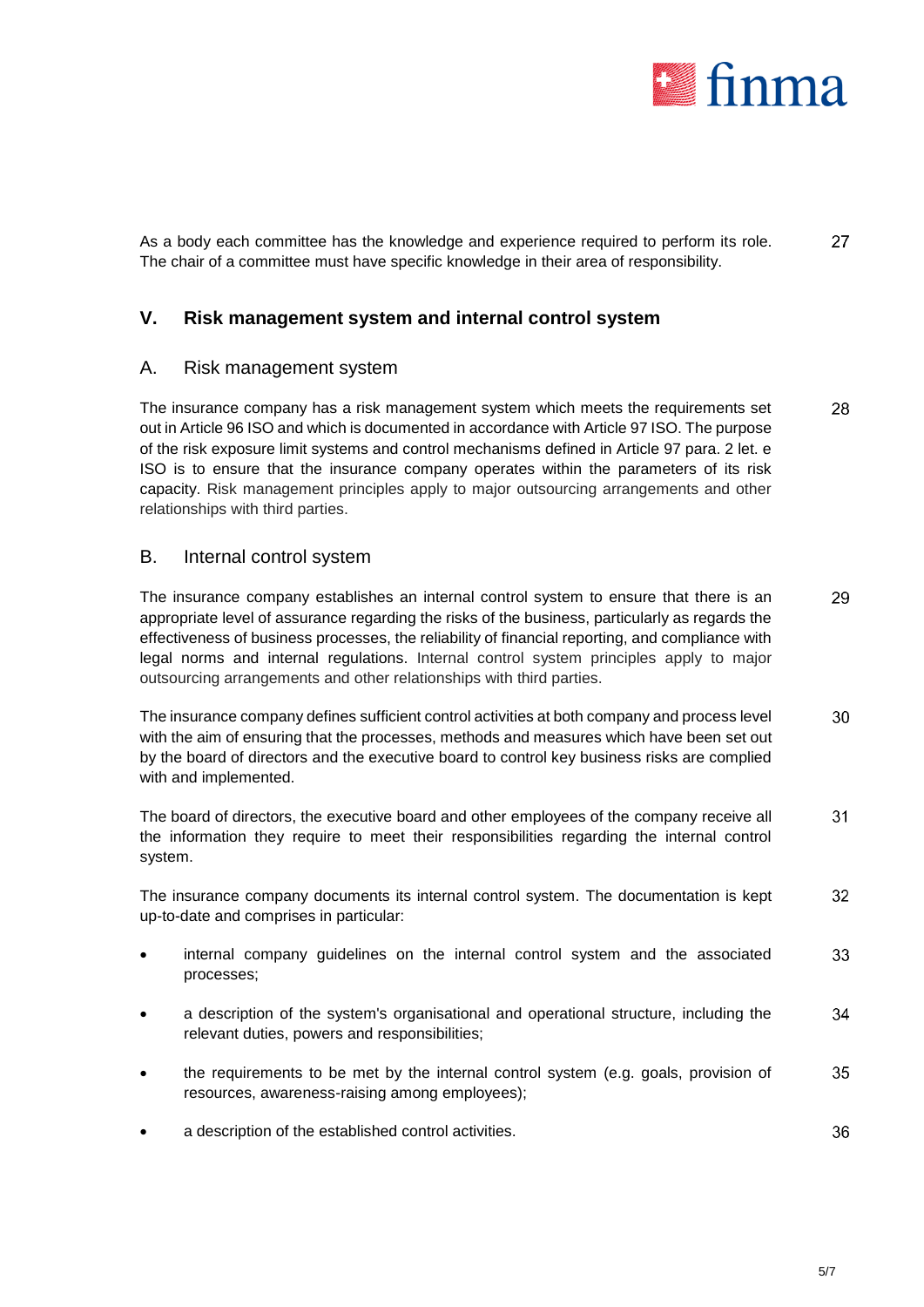<span id="page-5-2"></span><span id="page-5-1"></span><span id="page-5-0"></span>

# C. Compliance processes

The insurance company identifies its key legal and regulatory obligations and makes an 37 assessment of its key compliance risks.

# D. Control functions

38 The insurance company ensures that each control function meets its responsibilities objectively and independently.

The compensation system for employees of control functions must be set up in such a way 39 that potential conflicts of interest with the business units which these employees monitor or control are kept to a minimum.

The control functions have unrestricted access to all the individuals and information sources 40 they need in order to meet their responsibilities.

#### **a) Risk management function**

The head of the risk management function regularly makes an independent assessment of 41 the insurance company's key risks and of the appropriateness of the risk management system, and reports periodically (at least annually) about this assessment to the board of directors.

#### **b) Compliance function**

<span id="page-5-3"></span>42 The compliance function assesses the appropriateness of the principles, processes and (control) structures which the insurance company has established to comply with legal, regulatory and internal requirements; it also assesses how the company deals with compliance breaches.

<span id="page-5-4"></span>The head of the compliance function periodically (at least annually) makes an independent 43 assessment of the insurance company's key compliance risks and reports about the assessment to the board of directors.

#### **c) Internal audit**

-

<span id="page-5-5"></span>Internal audit reports directly to the board of directors or its audit committee. It is 44 organisationally and operationally independent of the insurance company's other control functions and has an unlimited right of inspection, information and audit within the insurance company.

Internal audit is established in accordance with international professional standards for 45 internal auditing<sup>1</sup> and applies these standards in its activities.

46 Internal audit performs its activities on the basis of a periodic, risk-based audit plan. For this purpose, internal audit determines all of the company's relevant business areas, functions

<sup>1</sup> International Standards for the Professional Practice of Internal Auditing from The Institute of Internal Auditors (IIA)